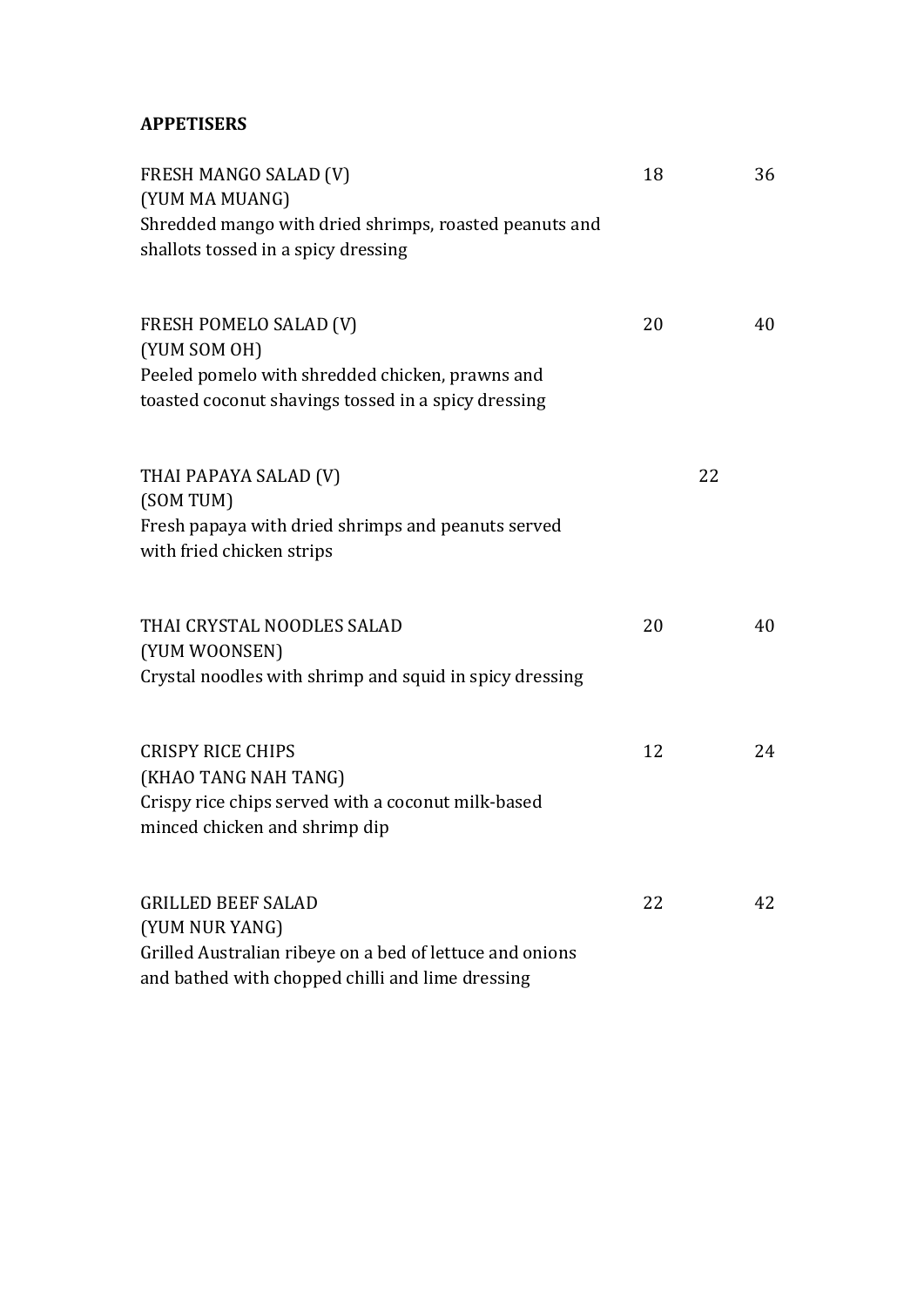| MINCED CHICKEN APPETISER                                  | 20 | 40 |
|-----------------------------------------------------------|----|----|
| (LARB KAI)                                                |    |    |
| Minced chicken tossed in paprika dressing with Thai herbs |    |    |
| and roasted ground rice served with green vegetables      |    |    |
|                                                           |    |    |

SPICY BEEF SALAD 22 42 (NAM TOK) Grilled Australian ribeye barbecued, sliced and tossed in paprika sauce and Thai herbs

SPRING ROLLS \$4.50 per roll (POH PIA THORD) (min. order 2 rolls) Fried spring rolls with minced chicken, dried shrimps and crabmeat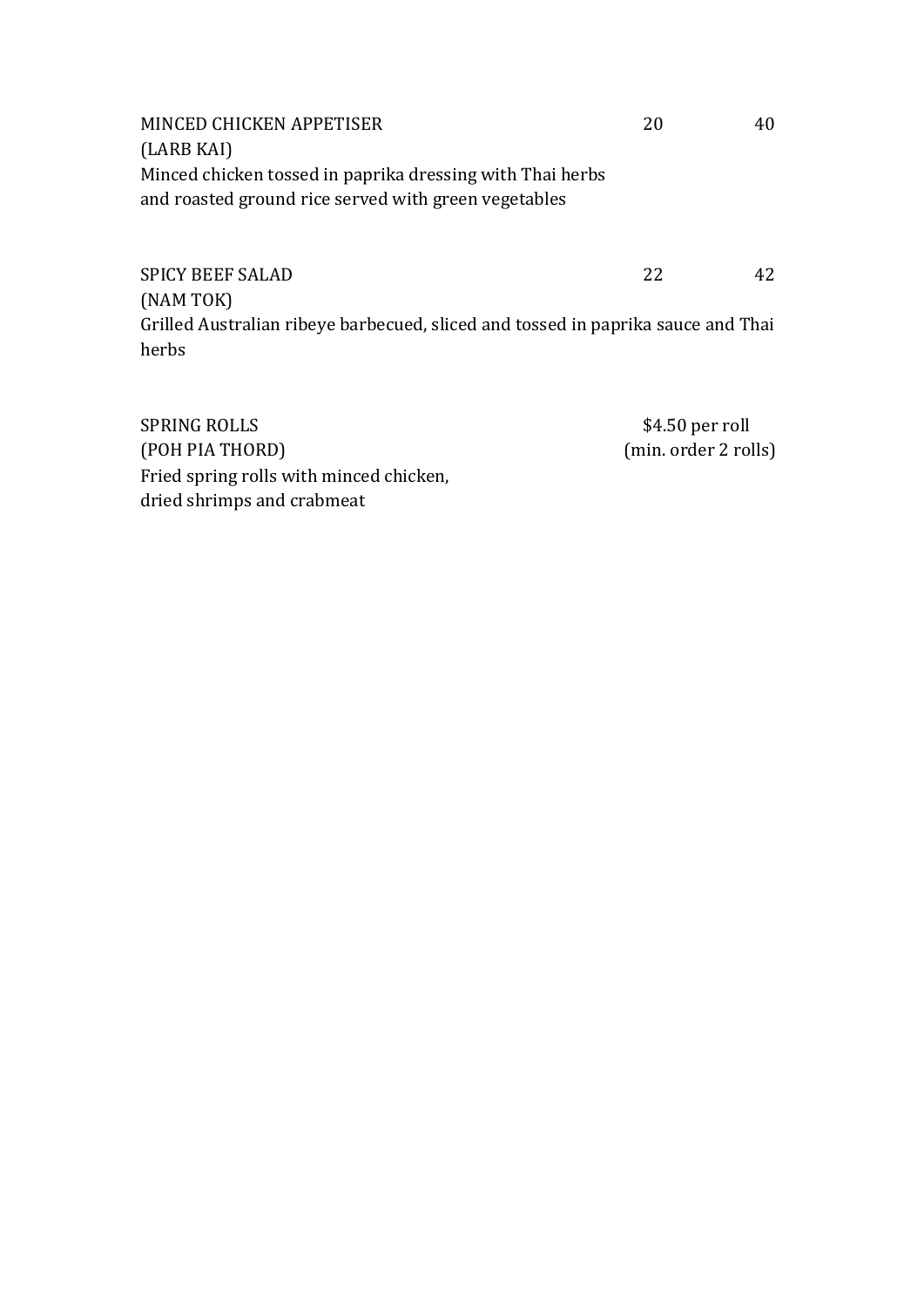### **MEAT**S

| <b>GRILLED BEEF</b>                                                                                                                                              | 22                                        | 42 |
|------------------------------------------------------------------------------------------------------------------------------------------------------------------|-------------------------------------------|----|
| (SEUR RONG HAI)<br>Grilled Australian ribeye served<br>with paprika sauce                                                                                        |                                           |    |
| STIR-FRIED BASIL CHICKEN<br>(PHAD KRA PAO KAI)<br>Minced chicken stir-fried with Thai herbs<br>and freshly chopped chilli                                        | 18                                        | 36 |
| <b>STIR-FRIED BASIL BEEF</b><br>(PHAD KRA PAO NUR)<br>Sliced Australian beef tenderloin stir-fried with Thai herbs<br>and freshly chopped chilli                 | 22                                        | 42 |
| STUFFED CHICKEN WINGS<br>(PEEK KAI SORD SAI)<br>Chicken wings deboned and stuffed with asparagus,<br>shiitake mushroom, chicken meat and fried to a golden brown | \$4.80 per piece<br>(min. order 2 pieces) |    |
| STIR-FRIED BLACK PEPPER CHICKEN<br>(KAI PHAD PRIIK THAI DUM)<br>Sliced chicken stir-fried with black pepper                                                      |                                           | 18 |
| STIR-FRIED BLACK PEPPER BEEF<br>(NUR PHAD PRIIK THAI DUM)<br>Sliced Australian beef tenderloin stir-fried with black pepper                                      |                                           | 22 |
| LEMONGRASS FRIED CHICKEN<br>(PEEK TAKRAI)<br>Chicken wings and drummettes marinated with<br>lemongrass and Thai herbs and fried to a golden brown                | 18                                        | 36 |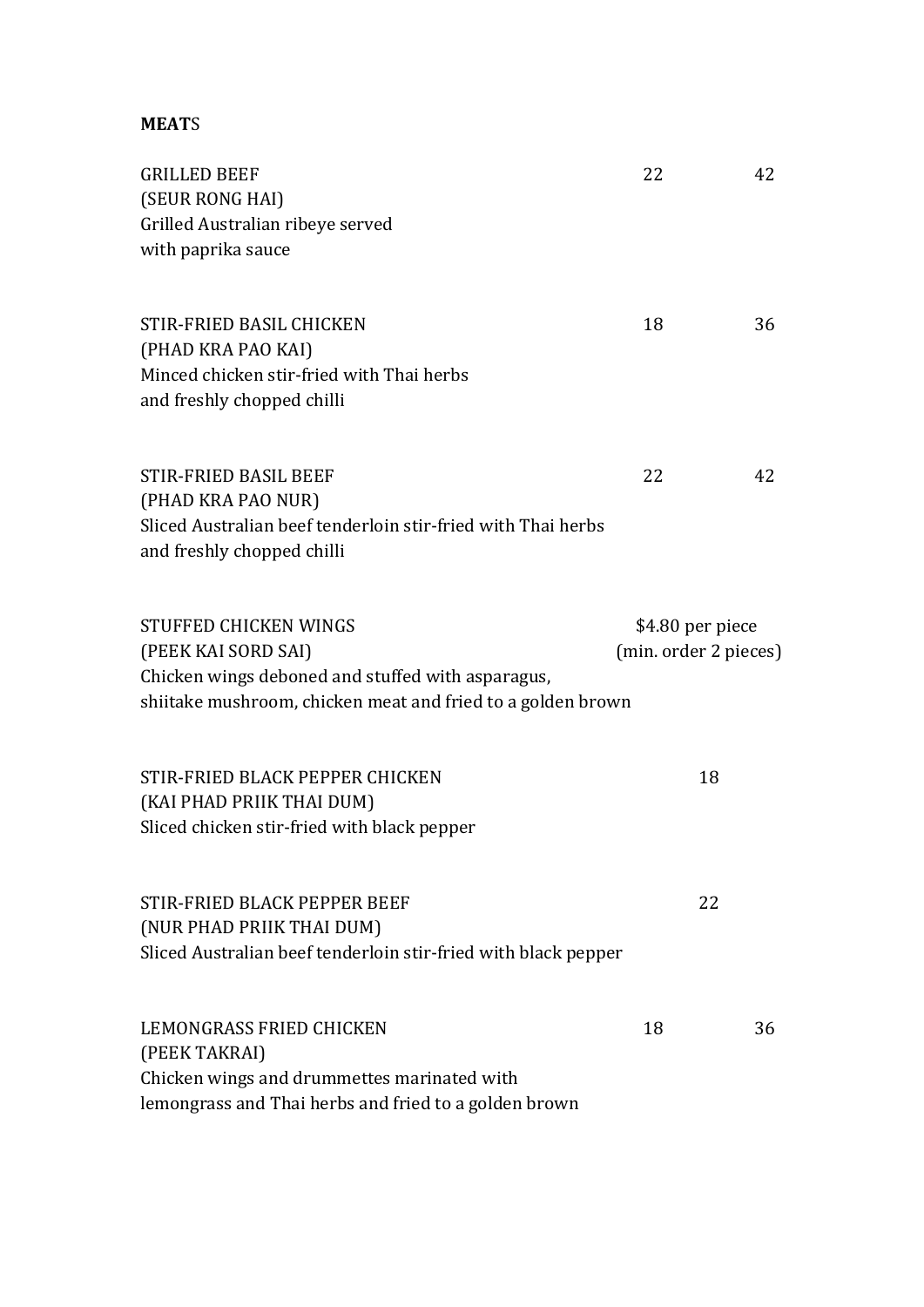## **CURRIES**

| THAI GREEN CURRY CHICKEN/PORK/ (V)<br>(GAENG KEOW WAN KAI/MHOO)<br>Choice of chicken or pork cooked in homemade green                                                                                       | 20 | 30 | 40 |
|-------------------------------------------------------------------------------------------------------------------------------------------------------------------------------------------------------------|----|----|----|
| curry paste with Thai brinjals and string beans in coconut milk                                                                                                                                             |    |    |    |
| THAI GREEN CURRY BEEF/ PRAWNS<br>(GAENG KEOW WAN NUR/KUNG)<br>Choice of Australian beef tenderloin or prawns cooked in<br>homemade green curry paste with Thai brinjals and<br>string beans in coconut milk | 22 | 38 | 48 |
| THAI RED CURRY CHICKEN/PORK<br>(GAENG KEOW WAN KAI/MHOO)<br>Choice of chicken or pork cooked in homemade red<br>curry paste with Thai brinjals and string beans in coconut milk                             | 20 | 30 | 40 |
| THAI RED CURRY BEEF/ PRAWNS<br>(GAENG KEOW WAN NUR/KUNG)<br>Choice of Australian beef tenderloin or prawns cooked in<br>homemade red curry paste with Thai brinjals and<br>string beans in coconut milk     | 22 | 38 | 48 |
| THAI JUNGLE CURRY CHICKEN/ PORK<br>(GAENG PAH KAI/MHOO)<br>Choice of chicken or pork cooked in homemade red curry paste<br>with Thai brinjals and bamboo shoots without coconut milk                        | 20 | 30 | 40 |
| THAI JUNGLE CURRY BEEF/ PRAWNS<br>(GAENG PAH NUR/KUNG)<br>Choice of Australian beef tenderloin or prawns cooked<br>in homemade red curry paste with Thai brinjals and<br>bamboo shoots without coconut milk | 22 | 38 | 48 |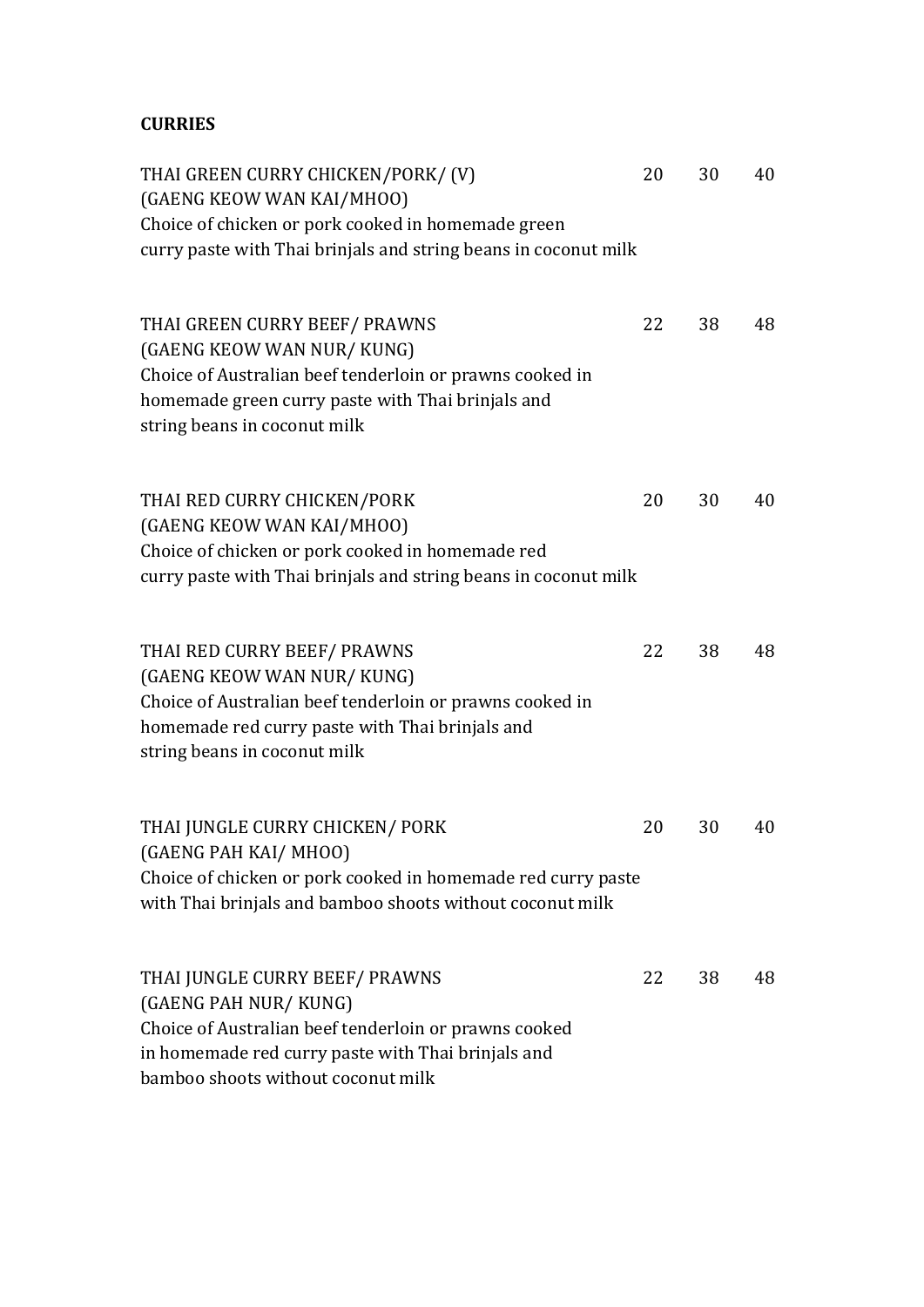| THAI DRY CURRY CHICKEN/PORK                              | 20 | 30 | 40 |
|----------------------------------------------------------|----|----|----|
| (PA NANG KAI/MHOO)                                       |    |    |    |
| Choice of chicken or pork cooked in home-made red        |    |    |    |
| curry paste and spices                                   |    |    |    |
|                                                          |    |    |    |
|                                                          |    |    |    |
| THAI DRY CURRY BEEF/ PRAWNS                              | 22 | 38 | 48 |
| (PA NANG NUR/KUNG)                                       |    |    |    |
| Chocie of Australian beef tenderloin or prawns cooked in |    |    |    |
| home-made red curry paste and spices                     |    |    |    |
|                                                          |    |    |    |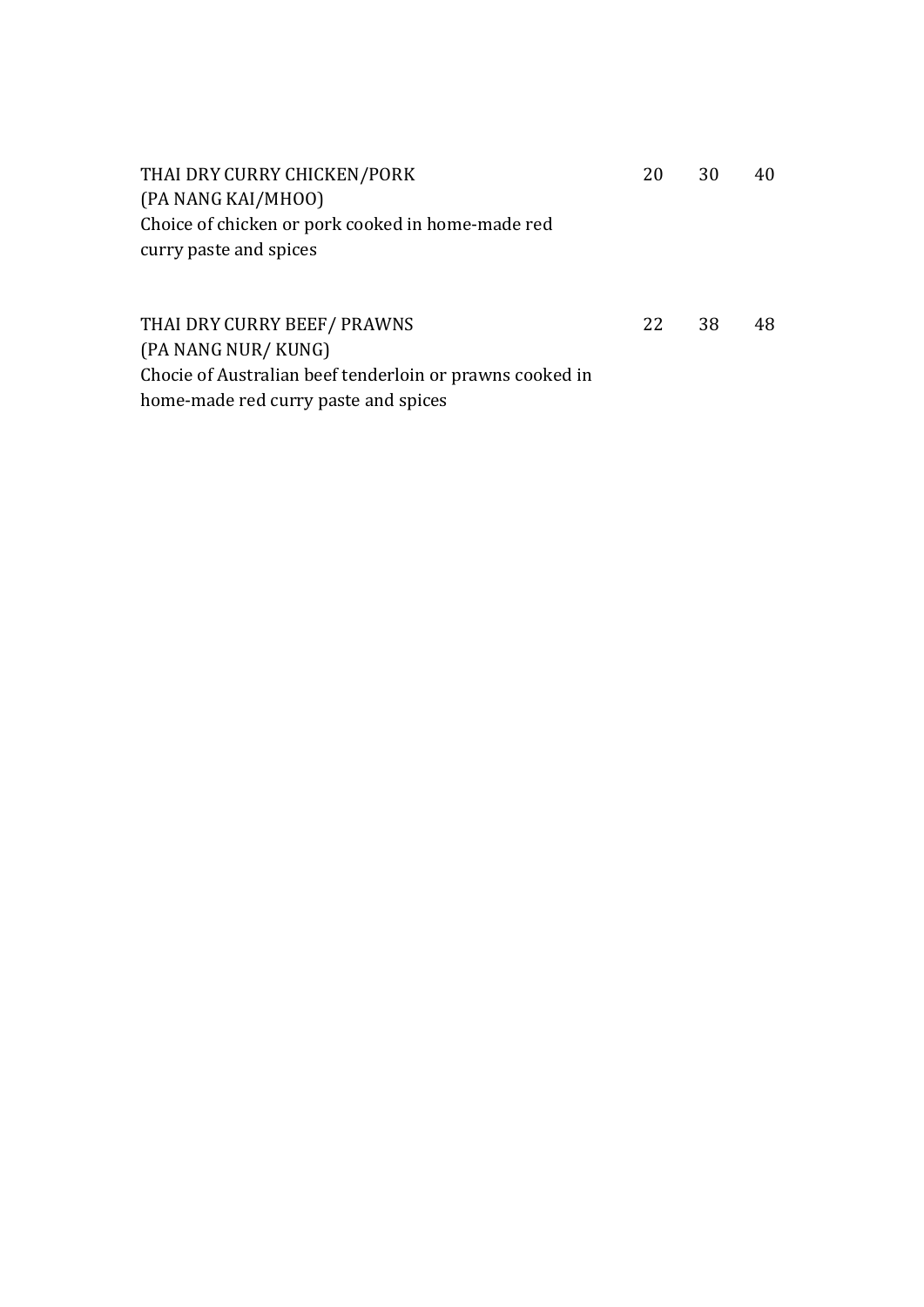## **SEAFOOD**

| PEH SAH<br>Steamed whole grouper with peh chye, kiam chye<br>and celery served with garlic and chilli sauce               | Market Price                              |    |
|---------------------------------------------------------------------------------------------------------------------------|-------------------------------------------|----|
| PLA NERNG MANAO<br>Steamed grouper with lime, chopped garlic and chilli                                                   | <b>Market Price</b>                       |    |
| <b>PLA KOW SAM ROT</b><br>Deep fried grouper drizzled with three flavour chilli sauce                                     | <b>Market Price</b>                       |    |
| <b>PLA DA DEOW</b><br>Deep fried pomfret served with fresh mango sauce                                                    | <b>Market Price</b>                       |    |
| <b>KUNG SAM ROT</b><br>Deep fried large prawns with three flavour chilli sauce                                            | Market Price                              |    |
| <b>KUNG OB WOONSEN</b><br>Prawns with crystal noodles cooked and served in a claypot                                      | 25                                        | 50 |
| <b>KUNG NERNG MANAO</b><br>Steamed prawns drizzled with lime, chopped garlic and chilli                                   | 18                                        | 36 |
| THAI OTAH<br>(HOR MOK TALAY)<br>Spicy mixed seafood mousse                                                                | 16                                        |    |
| <b>MULTI THAI HERBS FISH CAKE</b><br>(THORD MUN PLA SAMOON PRAI)<br>Deep-fried spicy fish cake served with cucumber sauce | \$4.80 per piece<br>(min. order 2 pieces) |    |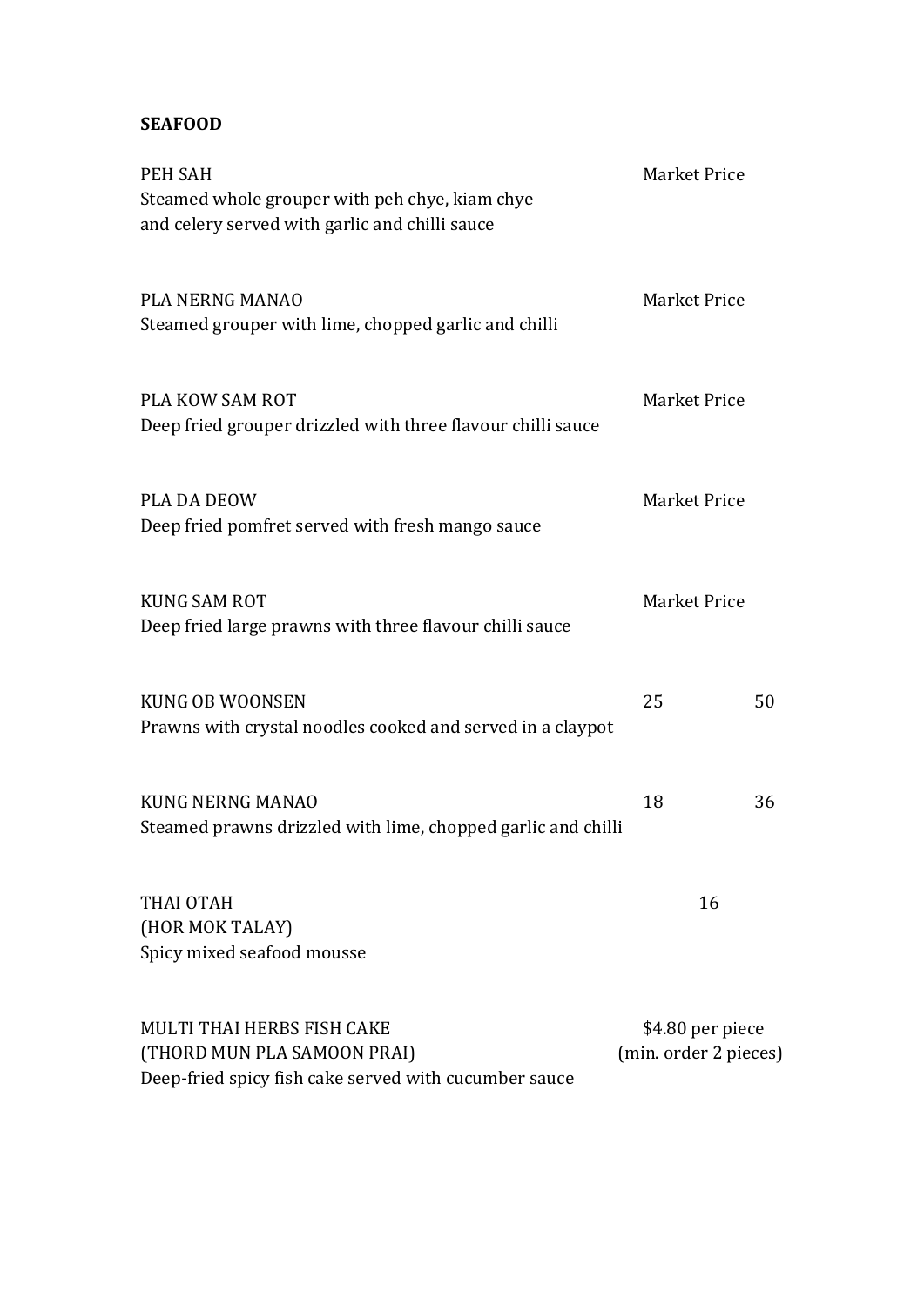| <b>PLA MUK YANG</b><br>Grilled squid with paprika sauce                                           | 18               | 36 |
|---------------------------------------------------------------------------------------------------|------------------|----|
| POO JA<br>Minced chicken with prawns and crabmeat, deep fried<br>and served in a glass crab shell | \$6.80 per piece |    |
| KHAI JEOW MHOO SUP<br>Fried omelette with pork                                                    | 20               |    |
| KHAI JEOW POO/ KUNG<br>Fried omelette with a choice of crabmeat or prawns                         | 22               |    |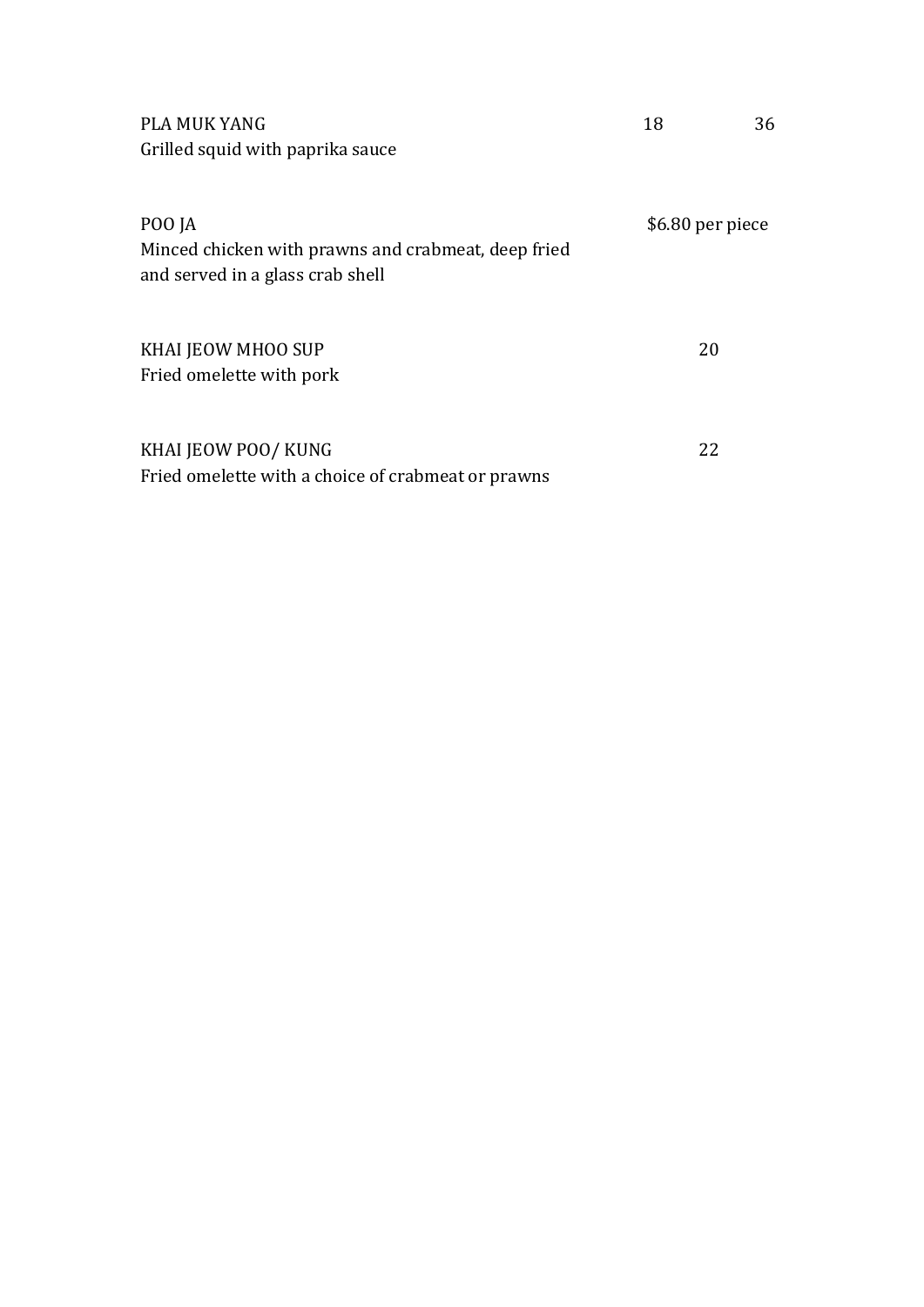# **SOUP**

| CLEAR TOM YUM CHICKEN SOUP (V)<br>(TOM YUM KAI)<br>Chicken cooked in a spicy and sour soup                                              | \$12 per bowl |
|-----------------------------------------------------------------------------------------------------------------------------------------|---------------|
| <b>CLEAR TOM YUM PRAWN SOUP</b><br>(TOM YUM KUNG)<br>Prawns cooked in a spicy and sour soup                                             | \$12 per bowl |
| <b>COCONUT BASED TOM YUM PRAWN SOUP</b><br>(TOM YUM KUNG KATI)<br>Prawns cooked in a spicy and sour soup and<br>laced with coconut milk | \$13 per bowl |
| <b>COCONUT AND GALANGAL SOUP</b><br>(TOM KHA KAI)<br>Chicken cooked in a soup with coconut milk,<br>galangal, Thai herbs and chilli     | \$12 per bowl |
| <b>GAENG JUED RUAMIT</b><br>Clear non-spicy soup with prawns and vegetables                                                             | \$12 per bowl |
| KRA PHOH PLA NAM DANG<br>Double-boiled fish maw soup with mushroom<br>and dried scallops                                                | \$14 per bowl |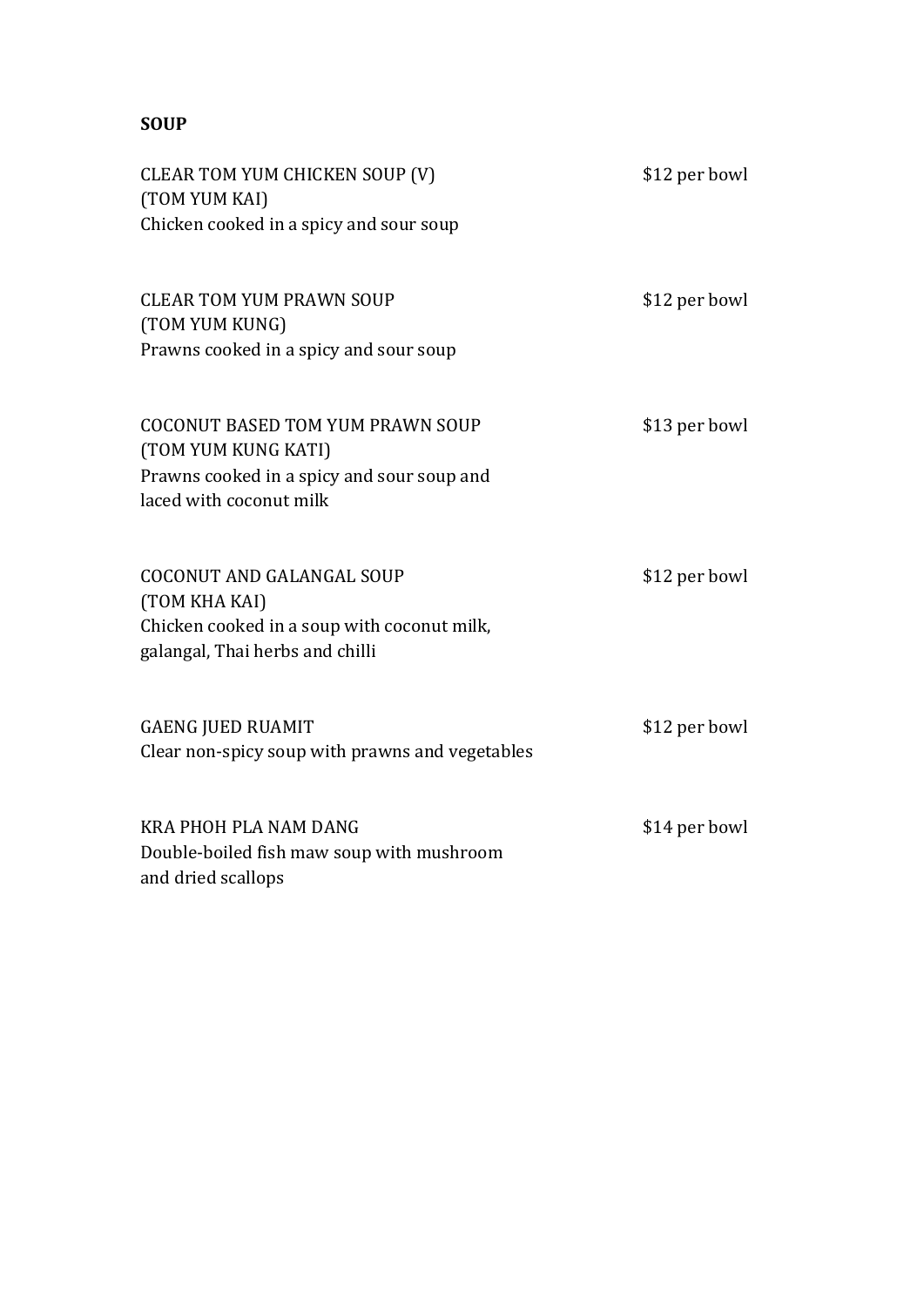### **VEGETABLES**

| PHAK BOONG FAI DANG                                                                                                                               | 15 | 30 |
|---------------------------------------------------------------------------------------------------------------------------------------------------|----|----|
| Stir-fried kang kong with shrimp paste chilli                                                                                                     |    |    |
| PHAK BOONG TAU CHEO (V)<br>Stir-fried kang kong with chopped chilli, garlic and<br>preserved soy bean paste                                       | 15 | 30 |
| PHAD RUAM MIT (V)<br>Stir-fried mixed vegetables<br>Cauliflower, lotus roots, gingko nuts, snow peas,<br>straw mushrooms, carrots and baby kalian | 18 | 36 |
| PHAD PRIK KHING THWA YAO<br>Thai string beans stir-fried with prawns and chilli paste                                                             | 18 | 36 |
| PHAD KHAD NAH (V)<br>Baby kalian stir fried with chopped chilli                                                                                   | 15 | 30 |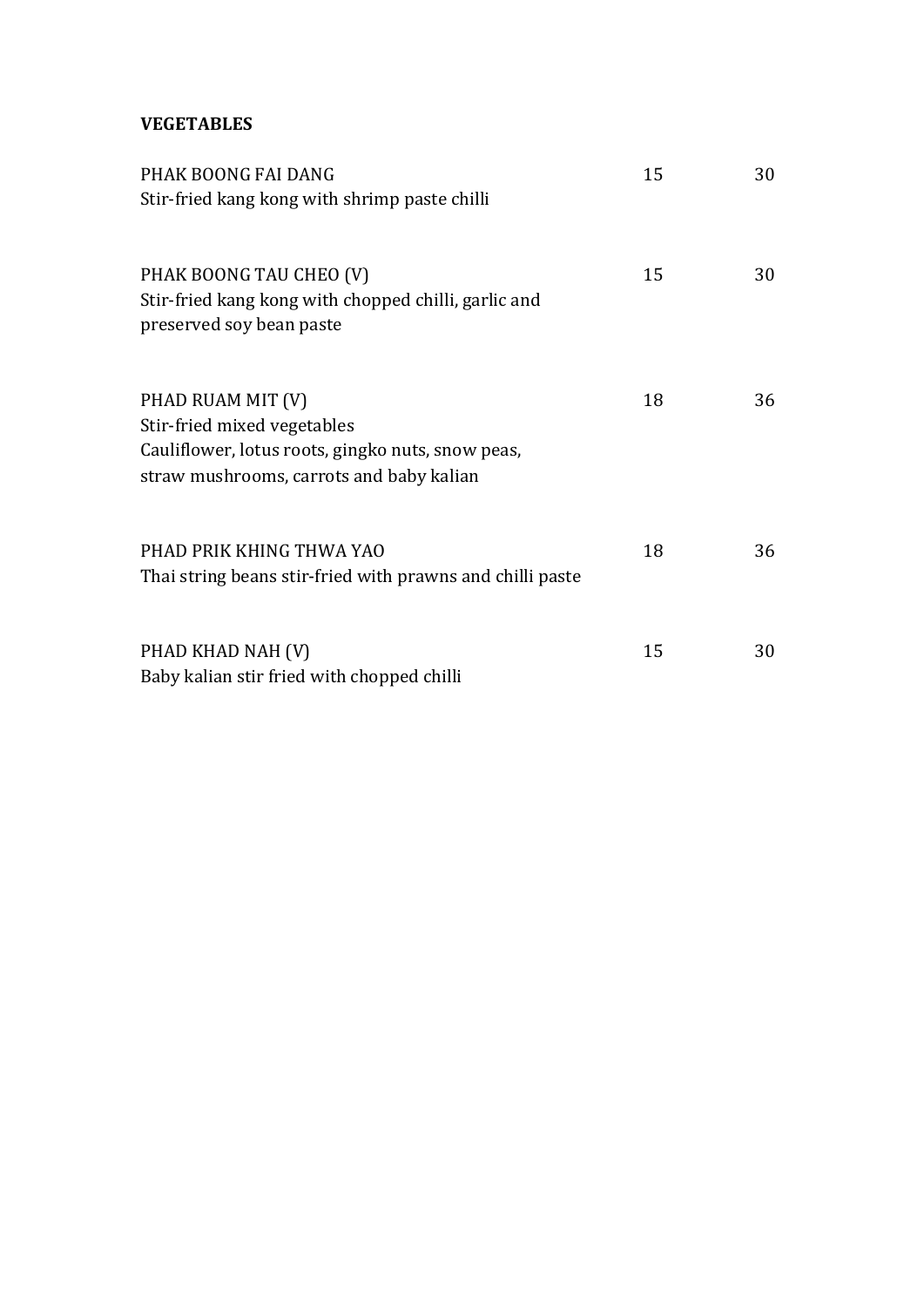# **RICE/ NOODLES**

| OLIVE RICE (V)<br>(KHAO PHAD NAM LIAP)<br>Olive rice served with condiments of dried shrimps,<br>sweet chicken, lime, shallots and chilli        | 20 | 30              | 40 |
|--------------------------------------------------------------------------------------------------------------------------------------------------|----|-----------------|----|
| PINEAPPLE FRIED RICE (V)<br>(KHAO OB SUPPAROT)<br>Pineapple rice served with prawns and pork floss                                               | 20 | 30              | 40 |
| <b>SEAFOOD FRIED RICE</b><br>(KHAO PHAD TALAY)<br>Thai jasmine rice fried with prawns, squid and crabmeat                                        | 20 | 30              | 40 |
| <b>CRABMEAT FRIED RICE</b><br>(KHAO PHAD POO)<br>Thai jasmine rice fried with crabmeat                                                           | 23 | 34              | 46 |
| <b>VEGETARIAN FRIED RICE</b><br>(KHAO PHAD JEH)<br>Thai jasmine rice fried with cauliflower, lotus roots<br>ginkgo nuts, carrots and baby kailan | 22 | 32              | 44 |
| THAI JASMINE STEAMED RICE                                                                                                                        |    | \$2.50 per bowl |    |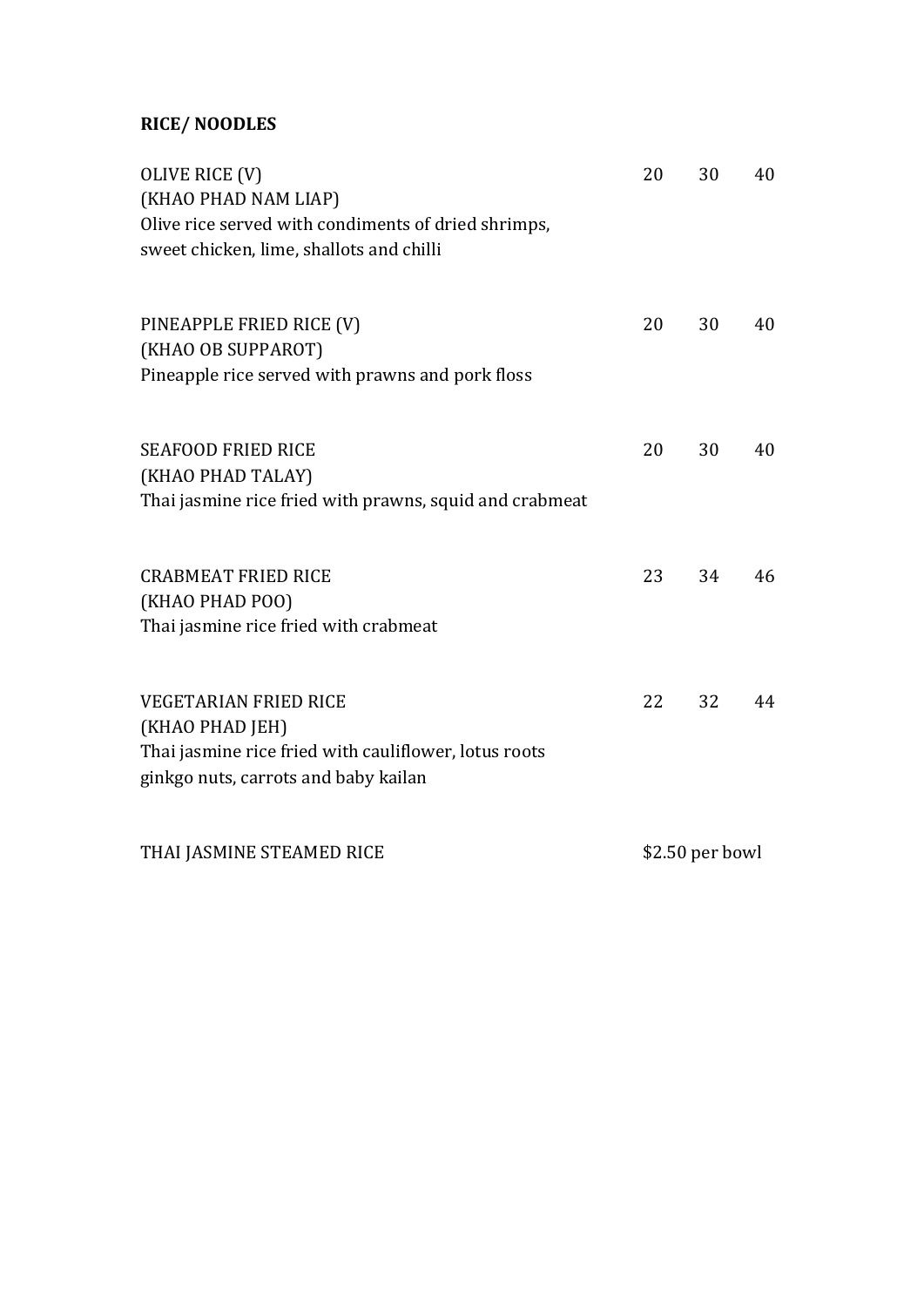| KUAY TEOW PHAD THAI                                    |    | 18 25 | 36  |
|--------------------------------------------------------|----|-------|-----|
| Dried rice noodles fried Thai style with prawns, eggs, |    |       |     |
| beancurd, preserved turnip, beansprouts and chives     |    |       |     |
|                                                        |    |       |     |
|                                                        |    |       |     |
| KUAY TEOW PHAD SEE EU KAI/MHOO                         | 18 | 25    | -36 |
| Rice noodles fried in black sauce with a choice of     |    |       |     |
| chicken or pork                                        |    |       |     |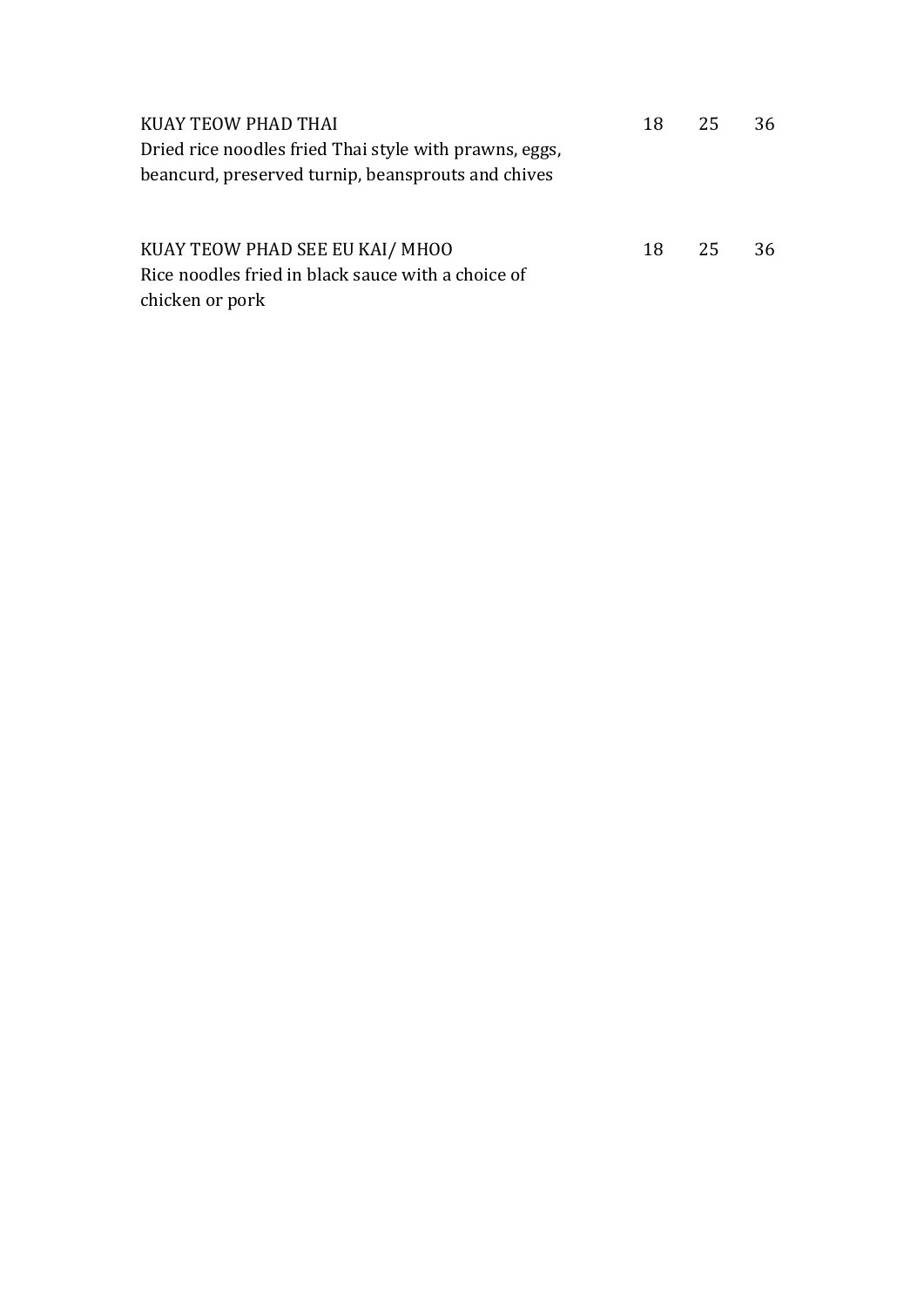### **DESSERTS**

| THAI RED RUBY<br>(TUP TIM KROB)                                                                                                      | \$7 per bowl       |
|--------------------------------------------------------------------------------------------------------------------------------------|--------------------|
| Waterchestnut, jackfruit, palm fruit with coconut milk                                                                               |                    |
| MANGO STICKY RICE (seasonal availability)<br>(KHAO NEOW MA MUANG)                                                                    | \$8.50 per serving |
| Mango with glutinous rice served with coconut cream<br>and dried mung beans                                                          |                    |
| <b>STEAMED TAPIOCA</b>                                                                                                               | \$7 per serving    |
| (MUN CHIUM)<br>Steamed tapioca served with coconut cream                                                                             |                    |
| THAI COCONUT CAKE<br>(CAKE MA PRAW ONN)<br>Pandan sponge cake layered with a combination of<br>coconut cream and young coconut flesh | \$7 per slice      |
| YOUNG COCONUT JELLY<br>(WOON MA PRAW ONN)                                                                                            | \$7 per serving    |

(WOON MA PRAW ONN) Thai style jelly made with young coconut water and flesh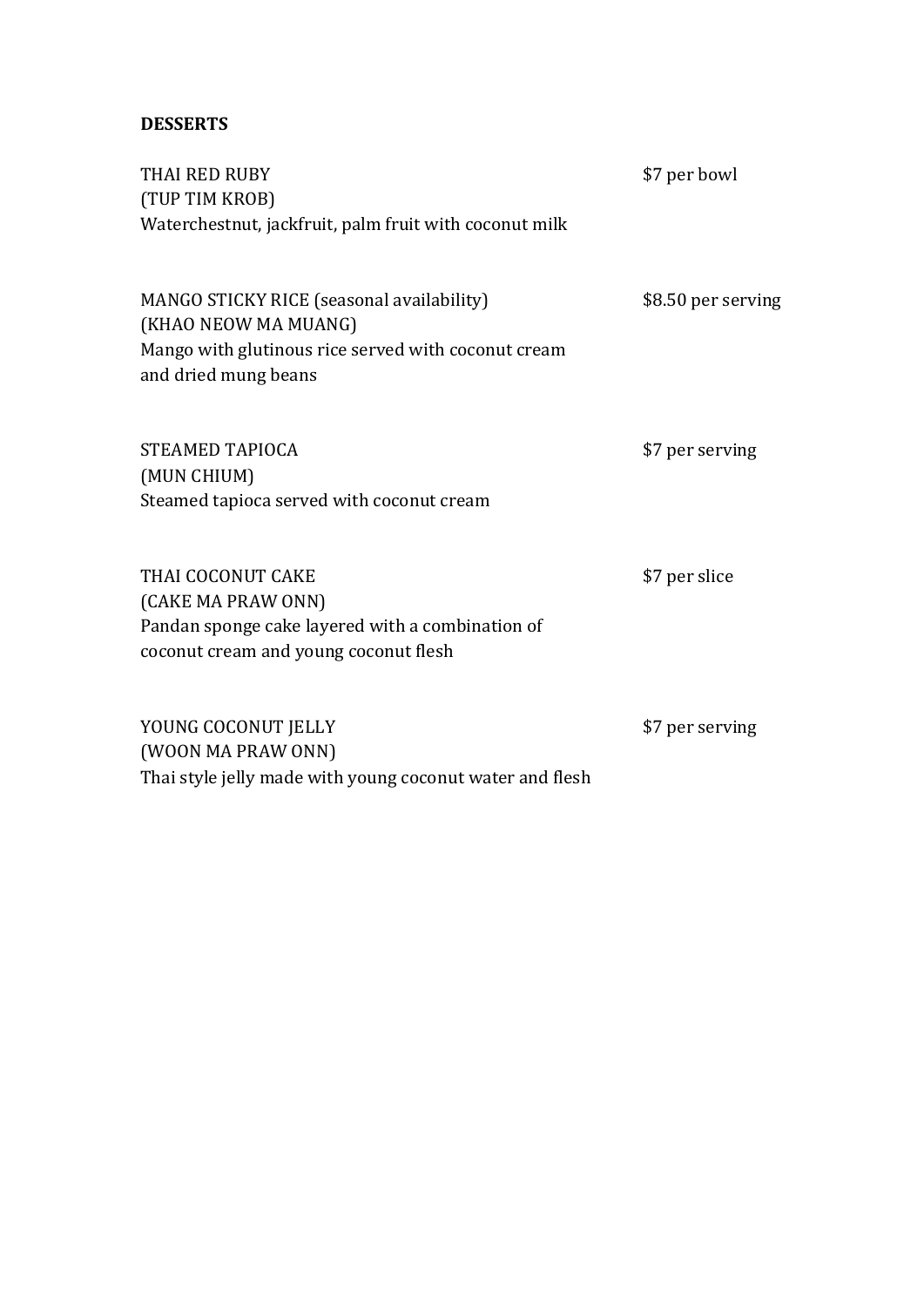### **COLD BEVERAGES**

| COKE/DIET COKE/SPRITE       | \$4.50 |
|-----------------------------|--------|
| FRESHLY SQUEEZED LIME JUICE | \$6    |
| <b>ICED LEMONGRASS</b>      | \$6    |
| <b>ICED LEMON TEA</b>       | \$6    |
| ALOE VERA WITH LIME         | \$6    |
| THAI ICED TEA               | \$6    |
| THAI SIAM COCONUT           | \$7    |
| <b>ICED ENGLISH TEA</b>     | \$6    |
| <b>ICED OOLONG TEA</b>      | \$6    |
| <b>ICED JASMINE TEA</b>     | \$6    |
| <b>ICE PU ER TEA</b>        | \$6    |
| <b>ICE GREEN TEA</b>        | \$6    |
| <b>SPARKLING WATER</b>      | \$6    |
| <b>MINERAL WATER</b>        | \$6    |